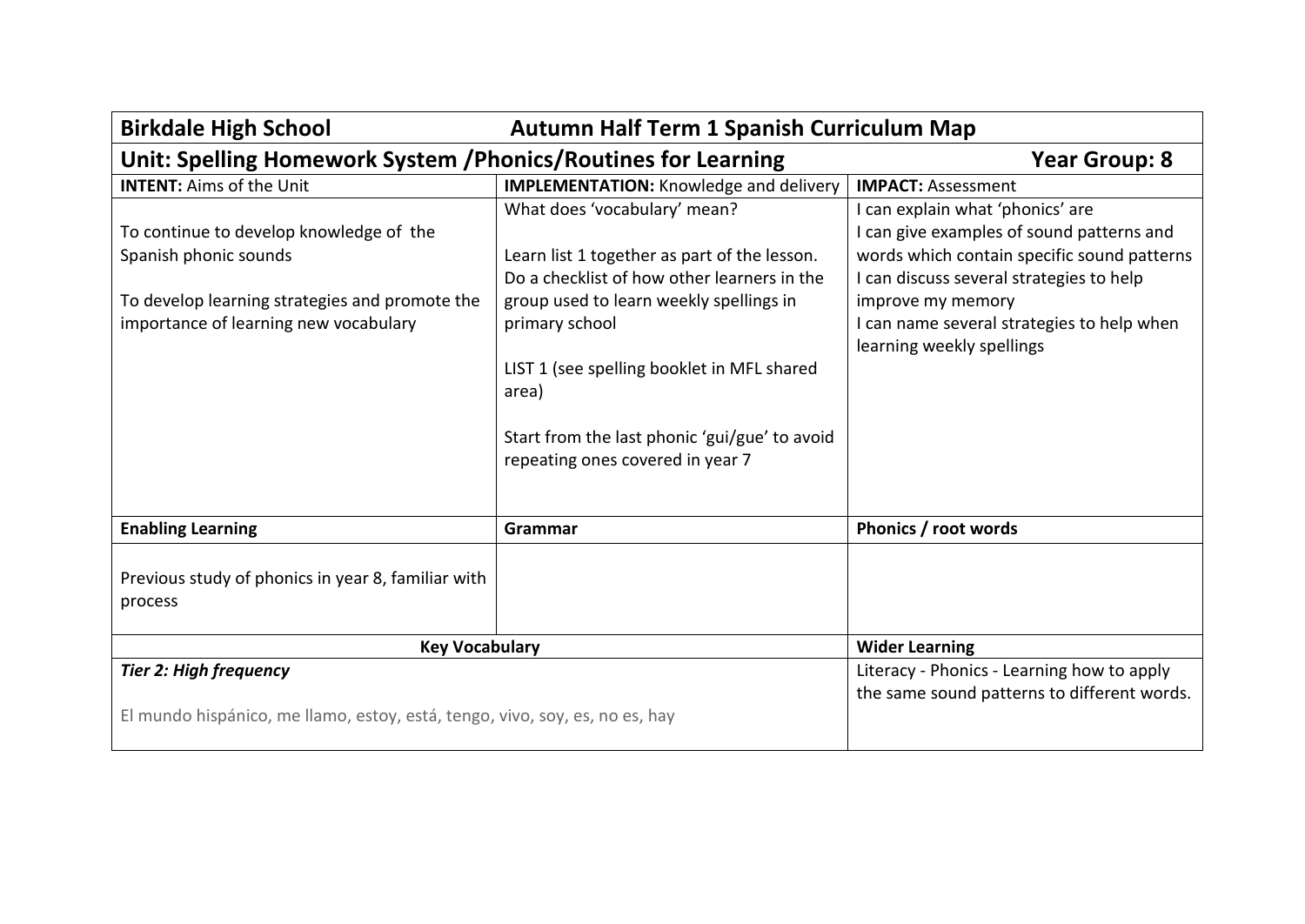| <b>Birkdale High School</b><br><b>Autumn Half Term 1 Spanish Curriculum Map</b>                                                                                                                                                                         |                                                                                                                                          |                                                                                                                                                                                                                                                                                                                                                                                                       |
|---------------------------------------------------------------------------------------------------------------------------------------------------------------------------------------------------------------------------------------------------------|------------------------------------------------------------------------------------------------------------------------------------------|-------------------------------------------------------------------------------------------------------------------------------------------------------------------------------------------------------------------------------------------------------------------------------------------------------------------------------------------------------------------------------------------------------|
| <b>Unit: The Present Tense Regular Verbs</b>                                                                                                                                                                                                            |                                                                                                                                          | <b>Year Group: 8</b>                                                                                                                                                                                                                                                                                                                                                                                  |
| <b>INTENT: Aims of the Unit</b>                                                                                                                                                                                                                         | <b>IMPLEMENTATION:</b> Knowledge and delivery                                                                                            | <b>IMPACT: Assessment</b>                                                                                                                                                                                                                                                                                                                                                                             |
| To develop knowledge of the present tense of<br>regular verbs<br>To know the 3 verb groups in Spanish and<br>understand how regular verbs work in a present<br>tense sentence<br>To understand how the subject of a verb creates<br>verb ending changes | Regular verbs: ir/ar/er<br>Estudiar<br>Comer<br>Vivir<br>All forms<br>https://www.bbc.co.uk/bitesize/topics/zg9mhyc<br>/articles/z63n7nb | I can explain the term subject pronoun<br>I can explain what regular and irregular<br>means when talking about verbs<br>I can recognise an infinitive by the ending<br>er/ir/re<br>I can explain it is the starting point to the<br>present tense and means to do something<br>I can name 10 infinitives in Spanish<br>I can recognise and write the endings of<br>regular verbs in the present tense |
|                                                                                                                                                                                                                                                         |                                                                                                                                          | I can apply the rules on how to form the<br>present tense                                                                                                                                                                                                                                                                                                                                             |
| <b>Enabling Learning</b>                                                                                                                                                                                                                                | Grammar                                                                                                                                  | Phonics / root words                                                                                                                                                                                                                                                                                                                                                                                  |
| Most common irregular verbs taught in yr7: ser,<br>estar and tener                                                                                                                                                                                      | ar/er/ir verbs regular all forms<br>Tu and usted forms and explanation                                                                   | Phonic sound 'v' eg vivir<br>Root words:<br>Estudiar - study (estudioso, estudiante,<br>estudios)                                                                                                                                                                                                                                                                                                     |
| <b>Key Vocabulary</b>                                                                                                                                                                                                                                   |                                                                                                                                          | <b>Wider Learning</b>                                                                                                                                                                                                                                                                                                                                                                                 |
| <b>Tier 2: High frequency</b><br>El mundo hispánico, me llamo, estoy, está, tengo, vivo, soy, es, no es, hay                                                                                                                                            |                                                                                                                                          | Literacy - recognising verb patterns                                                                                                                                                                                                                                                                                                                                                                  |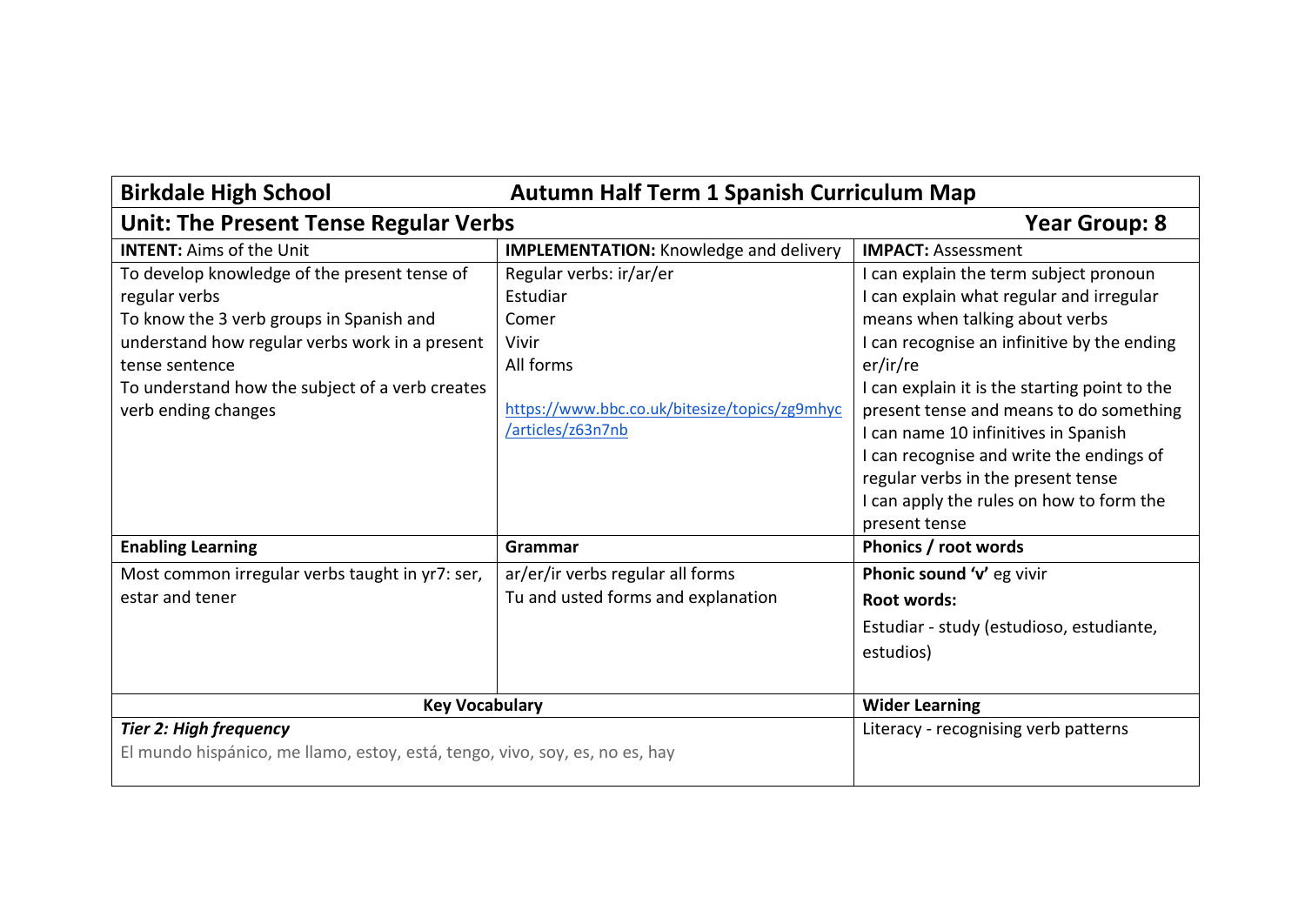| <b>Birkdale High School</b><br><b>Autumn Half Term 1 Spanish Curriculum Map</b>                        |                                                                                                                                                                              |                                                                                                                                                              |  |  |
|--------------------------------------------------------------------------------------------------------|------------------------------------------------------------------------------------------------------------------------------------------------------------------------------|--------------------------------------------------------------------------------------------------------------------------------------------------------------|--|--|
| Unit: Food likes and dislikes                                                                          |                                                                                                                                                                              | <b>Year Group:8</b>                                                                                                                                          |  |  |
| <b>INTENT: Aims of the Unit</b>                                                                        | <b>IMPLEMENTATION:</b> Knowledge and delivery                                                                                                                                | <b>IMPACT: Assessment</b>                                                                                                                                    |  |  |
| To express food likes and dislikes                                                                     | ¿Qué te gusta comer? Opinions: prefiero/me<br>encanta/me gusta/no me                                                                                                         | I can give opinions on food using opinion<br>verbs                                                                                                           |  |  |
| To develop pupil's ability to express opinions<br>about everyday things                                | gusta/detesto/odio/no me gusta nada Plurals<br>me gustan/encantan/es/son Nouns: see core<br>resources Connectives: y / pero /<br>también/porque Negatives: nonada            | I can add an 'n' on the end of opinions like<br>me gusta when talking about plural nouns<br>I can make adjectives agree with the noun<br>they are describing |  |  |
| To improve knowledge of adjectival agreement                                                           | Exclamations: ¡Qué rico! ¡Qué asco!<br>Adjectives:salado/amargo/delicioso/sano/mals<br>ano/rico/ácido/dulce/picante                                                          | I can know when to use 'es' and 'son'<br>I can express opinions using exclamations<br>I can make an opposing opinion by adding                               |  |  |
| To use negative no to discuss dislikes                                                                 | Reading task: understanding menus (pupils<br>need to skim and scan to find the food nouns)                                                                                   | 'no' before it.<br>I can use connectives to extend my ideas                                                                                                  |  |  |
| <b>Enabling Learning</b>                                                                               | Grammar                                                                                                                                                                      | Phonics / root words                                                                                                                                         |  |  |
| Pupils gave opinions on school subjects in year 7                                                      | Verbs of opinion/intensifiers/connectives<br>Adjectival agreement/word order<br>Me gusta//me gustan<br>Exclamations<br>Punctuation: exclamation marks<br>Qué rico! Qué asco! | Phonic sound 'É,E' eg me/qué<br><b>Root words:</b><br>Detesto - to detest<br>Prefiero - to prefer (preferencia, preferido)                                   |  |  |
| <b>Key Vocabulary</b>                                                                                  |                                                                                                                                                                              | <b>Wider Learning</b>                                                                                                                                        |  |  |
| Tier 2: High frequency: El mundo hispánico, me llamo, estoy, está, tengo, vivo, soy, es, no es,<br>hay |                                                                                                                                                                              | Communication/oracy - expressing opinions                                                                                                                    |  |  |